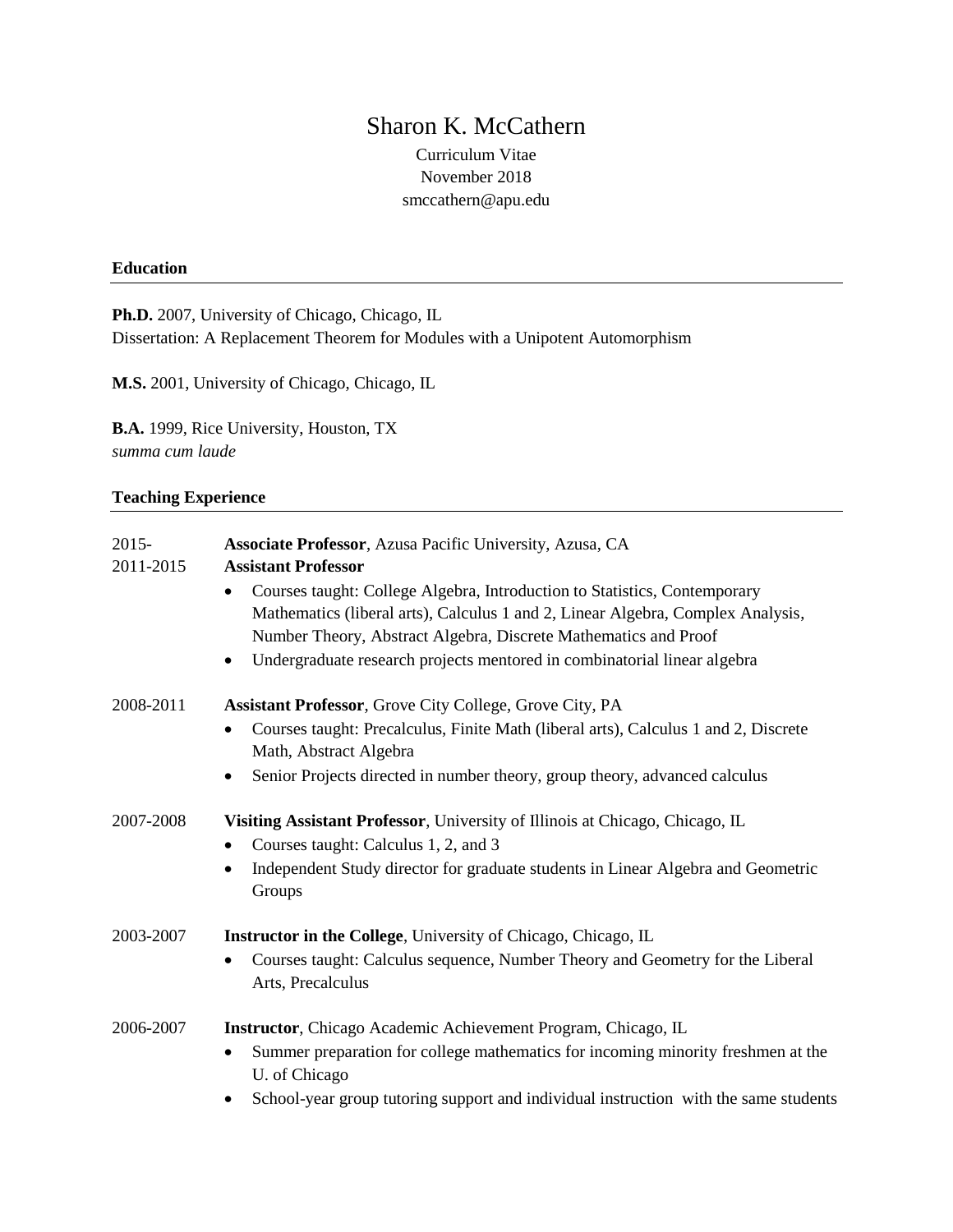| 2005-2007 | <b>Instructor</b> , Young Scholars' Program, University of Chicago, Chicago, IL<br>Saturday morning enrichment and problem-solving, grades 7-9<br>$\bullet$                                                                                                                                                                                                                                                                                                                                                           |
|-----------|-----------------------------------------------------------------------------------------------------------------------------------------------------------------------------------------------------------------------------------------------------------------------------------------------------------------------------------------------------------------------------------------------------------------------------------------------------------------------------------------------------------------------|
| 2002-2004 | <b>Graduate Student Facilitator, University of Chicago Polk Brothers' Program for the</b>                                                                                                                                                                                                                                                                                                                                                                                                                             |
|           | Improvement of CPS Mathematics Teaching, Chicago, IL<br>Summer teaching assistant for class of public school teachers<br>$\bullet$                                                                                                                                                                                                                                                                                                                                                                                    |
|           | School-year observation and model teaching in Chicago Public Schools classrooms<br>$\bullet$                                                                                                                                                                                                                                                                                                                                                                                                                          |
| 1999-2001 | Math Specialist/Substitute Teacher, American Youth Works High School, Austin, TX<br>Consulted with teachers and taught in basic math, algebra and geometry classes<br>$\bullet$<br>$\mathbf{I}$ $\mathbf{I}$ $\mathbf{I}$ $\mathbf{I}$ $\mathbf{I}$ $\mathbf{I}$ $\mathbf{I}$ $\mathbf{I}$ $\mathbf{I}$ $\mathbf{I}$ $\mathbf{I}$ $\mathbf{I}$ $\mathbf{I}$ $\mathbf{I}$ $\mathbf{I}$ $\mathbf{I}$ $\mathbf{I}$ $\mathbf{I}$ $\mathbf{I}$ $\mathbf{I}$ $\mathbf{I}$ $\mathbf{I}$ $\mathbf{I}$ $\mathbf{I}$ $\mathbf{$ |

Individual instruction and support in GED prep classes

# **Papers and Presentations**

"Minimum Rank with Zero Diagonal," paper presentation in special session at Joint Mathematics Meetings - AMS/MAA - San Antonio, TX, January 2015.

C. Grood, J. Harmse, L. Hogben, T. J. Hunter, B. Jacobs, A. Klimas**, S. McCathern.** Minimum Rank with Zero Diagonal*, Electronic Journal of Linear Algebra,* **27***,* 458-477 (2014).

"Graphs with Small Zero-Diagonal Minimum Rank", presentation at SoCal-Nevada section meeting of MAA, October 2013 (with J. Harmse).

"Inquiry-Based Learning in Abstract Algebra: A First Attempt", presentation at SoCal-Nevada section meeting of MAA, October 2011.

# **Presentations by Mentored Undergraduate Research Students**

"The minimum ranks of graphs over Z\_p," McCathern, S., Harmse, J., **Cain, C., Undergraduate (Author & Presenter), Frank, K., Undergraduate (Author)**, presentation SoCal/Nevada section MAA meeting, April 2017.

"The minimum rank of complete graphs over Z\_p," McCathern, S., Harmse, J., **Frank, K., Undergraduate (Author & Presenter)**, presentation at SoCal/Nevada section MAA meeting, October 2016.

"Zero-diagonal Minimum Rank of Graphs over Z\_3," McCathern, S., Harmse, J., **Schletewitz, J., Undergraduate (Author & Presenter)**, presentation at SoCal/Nevada section MAA meeting, November 2015